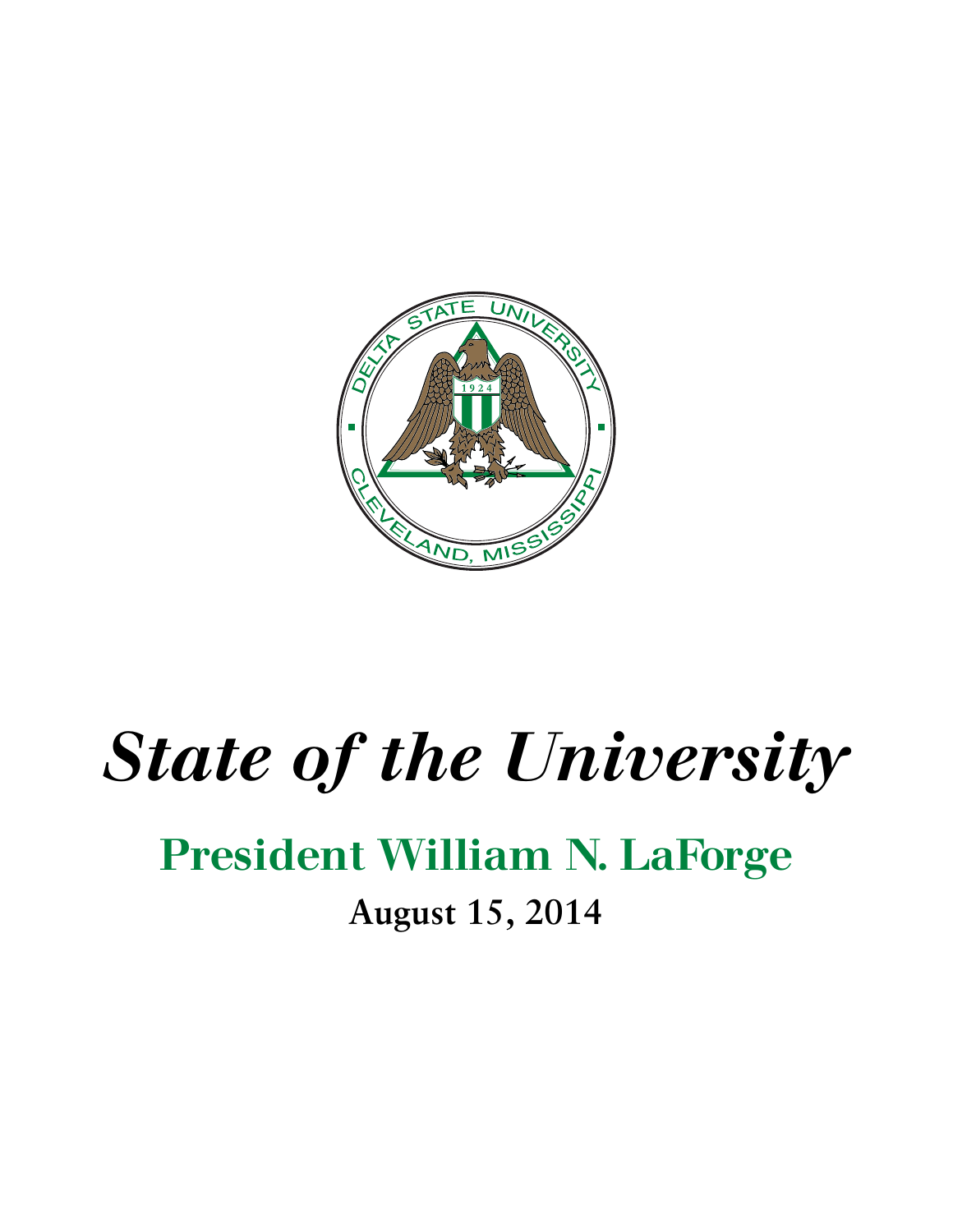# Delta State University

William N. LaForge, President

### BUILDING QUALITY AND EXCELLENCE: A WORK IN PROGRESS

State of the University Address Opening Convocation: Academic Year 2014-15

August 15, 2014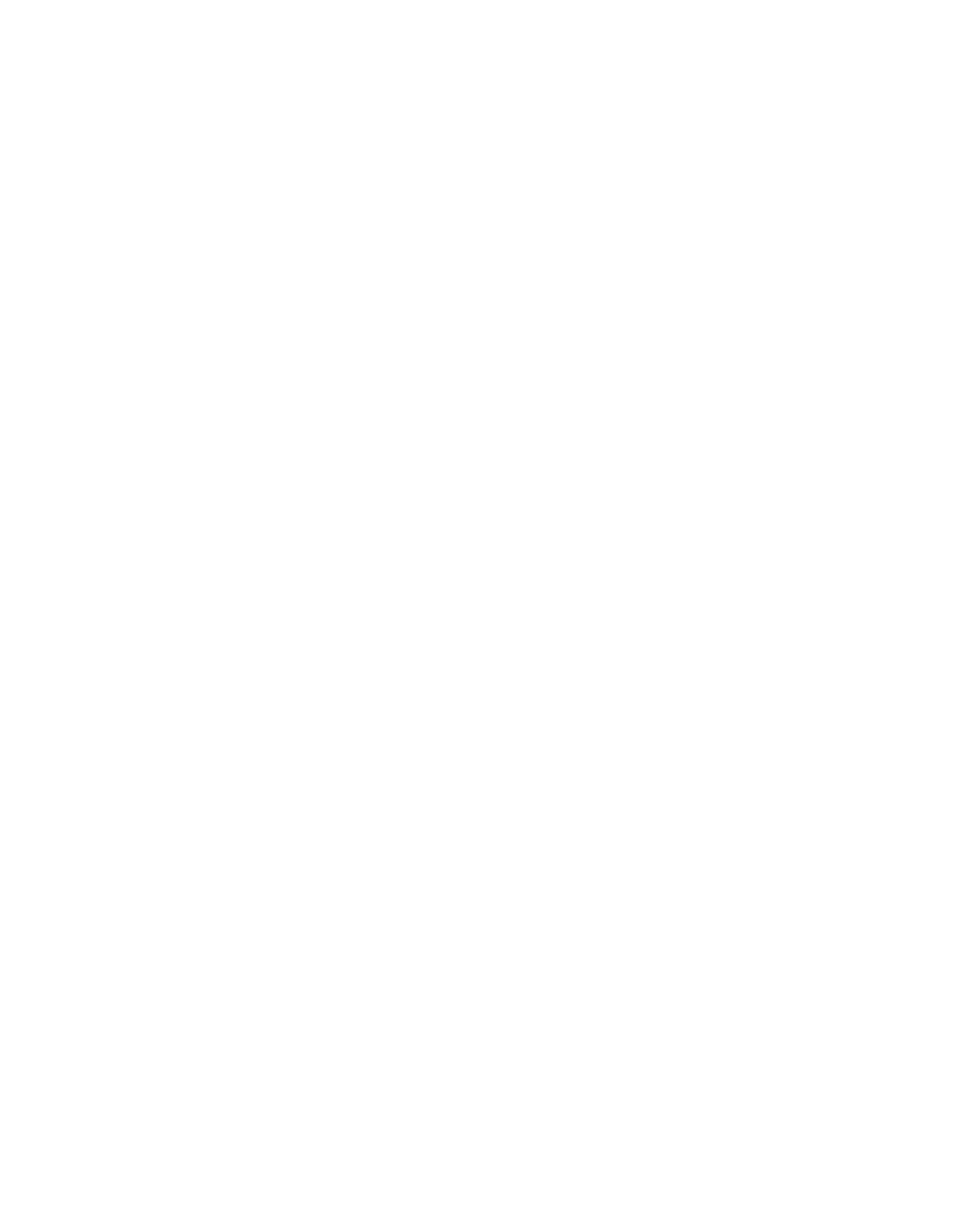### **Building Quality and Excellence: A Work in Progress**

Welcome to the start of the 2014‐15 academic year and the beginning of Delta State's 89th year. Long‐ago president of the University of California, Clark Kerr, said, "I find that our three major administrative problems on a campus are sex for the students, athletics for the alumni, and parking for the faculty." After my first year in office, I surely wish it were that simple. There have been some great moments and some that are more sublime. In one of the orientation sessions for new students last month, our orientation leaders asked new students some questions about Delta State as an "ice breaker" exercise as the day started. One of the questions was, "Who is the president of Delta State?" One young lady shouted out, "Henry Outlaw!"

I have chosen as a title for this year's convocation address, "Building Quality and Excellence: A Work in Progress," a play on last year's title because that quest continues.

Charles Dickens' A Tale of Two Cities opens with this unforgettable line: "It was the best of times, it was the worst of times, it was the age of wisdom, it was the age of foolishness, it was the epoch of belief, it was the epoch of incredulity, it was the season of Light, it was the season of Darkness, it was the spring of hope, it was the winter of despair, we had everything before us, we had nothing before us, we were all going direct to Heaven, we were all going direct the other way--in short, the period was so far like the present period, that some of its noisiest authorities insisted on its being received, for good or for evil, in the superlative degree of comparison only."

The last year for Delta State certainly does not stack up to that prosaic description, but there is some symmetry in the comparison. It was neither the best nor the worst of times. I hope we have gained, employed, and imparted wisdom. Amid the change and newness, I think that there is belief and the spring of hope. And I certainly hope that we are all directed to Heaven and not in the other direction.

Before I report to you on the state of the university, I wish to welcome some special community guests. Delta State's primary mission remains classroom instruction – educating our students and shepherding them through their academic rigors to graduation.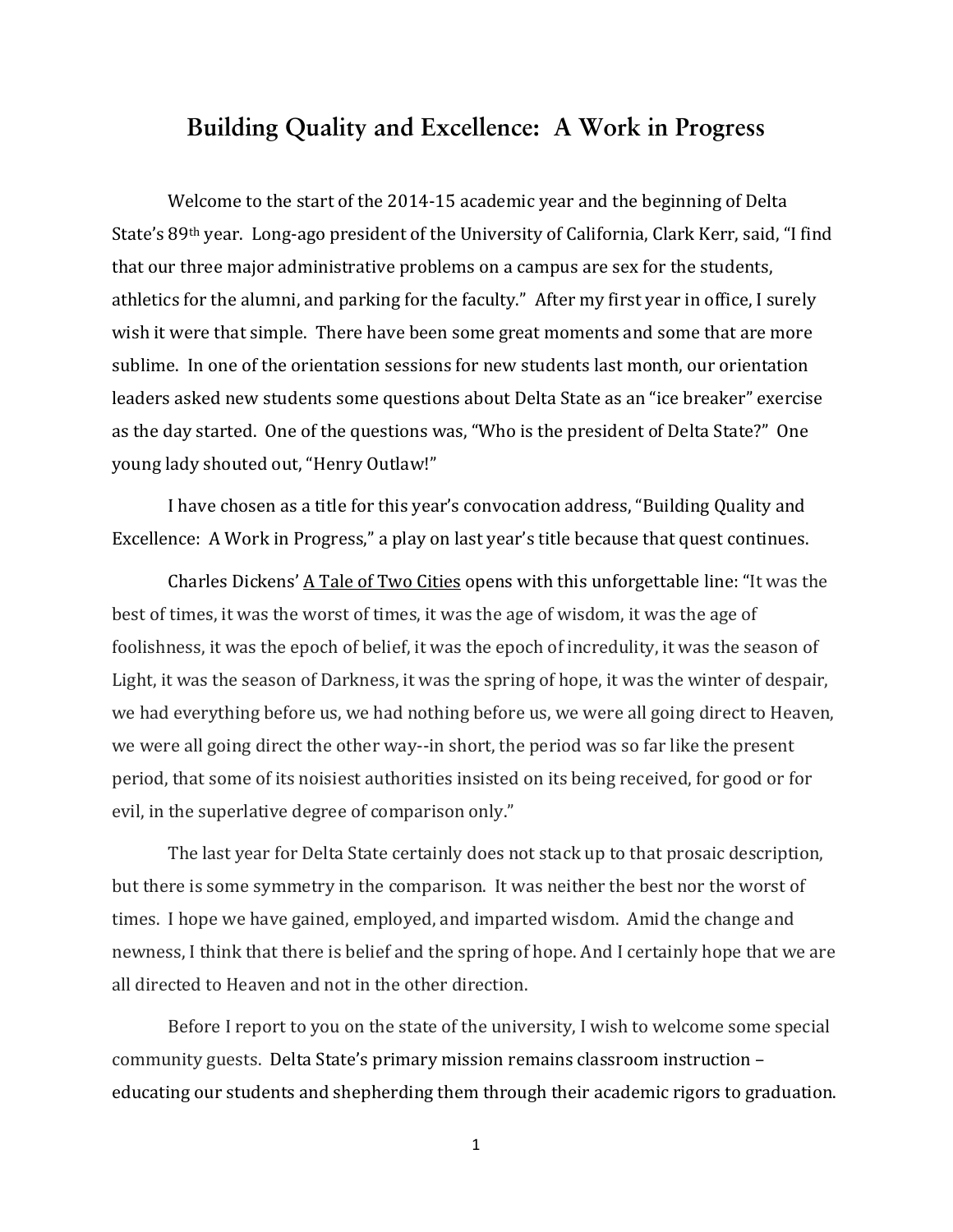But we also pride ourselves on our longstanding and strong relationship with the community – our hometown of Cleveland and the towns across the Delta. Last month, I hosted a meeting of local mayors to discuss the special partnership Delta State enjoys with our surrounding communities. I am pleased to welcome a number of the mayors and other local government leaders to our opening convocation today. With us also are a number of Delta State's biggest supporters from Cleveland and outlying areas – Delta State alumni, "green and white" local businessmen and women, and outstanding volunteers. Thank you for all you do for Delta State.

Colleagues and friends, the overall state of the university is very good and solid. After more than a year in office, I am now able to share perspectives I was unable to convey to you a year ago. It has been an incredible year of learning and "baptism by fire" for me as I have dealt with many issues near and dear to our very existence. We still have challenges and much work to do; but, we are making good progress, and we are pursuing many opportunities. We have planted so many seeds for the future that if only half of them come up, we will be in good shape ‐‐ seeds of new and creative programming, ramped‐up recruiting, smart budgeting, and renewed emphasis on the success of our students and academic programs.

Our overarching dual challenges continue – stabilizing our enrollment and budget. They are our priorities, and their successful outcomes will trigger all other potentially good things to come.

This morning, I will focus on five key points: enrollment, budget, compensation, capital improvements, and a vision for growth and excellence.

**First, our enrollment scenario**: I have some terrific news for you. I am pleased to report to you that we expect to see an increase in undergraduate enrollment this fall for the first time in eight years. Those many years of decline took us from 4217 students in the fall of 2006 to 3526 students this past fall. That decline is over. We won't know the true numbers for a couple of weeks, but we are projecting a four to five percent increase in undergraduate enrollment, meaning approximately 150 students, over last fall's enrollment.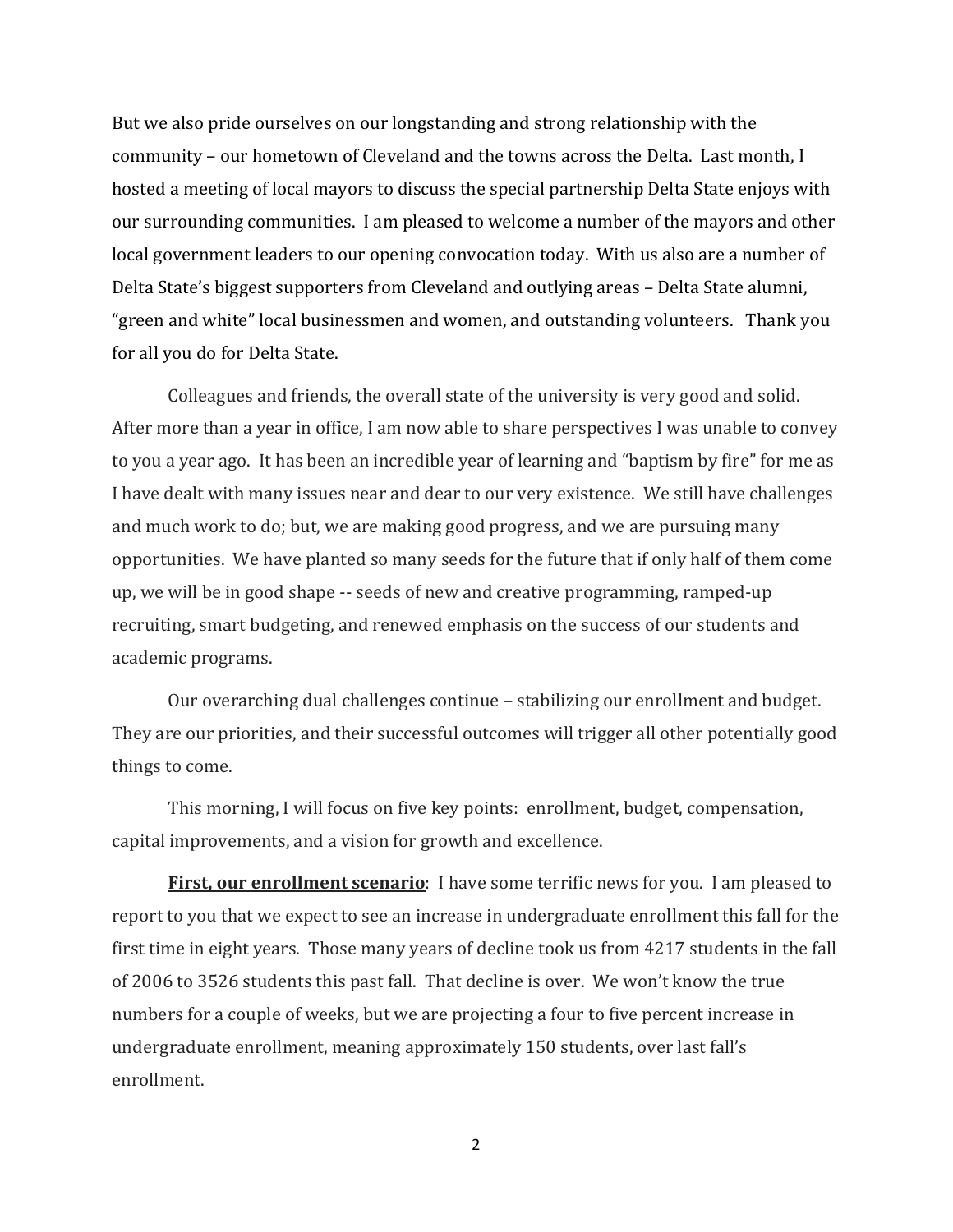What a difference one year can make. At last year's convocation, I assured you that we would win the battle of recruitment and retention. Our mission has been to stem the tide of enrollment erosion, and it appears that we are accomplishing that – and more. That train has been stopped and reversed. We expect more freshmen and transfer students on campus this fall, and we are opening up additional residence hall rooms in Cain‐Tatum to accommodate them.

It has taken all of us to accomplish this feat, especially in an extremely tight marketplace for new students, and we must continue our efforts to ensure success going forward. I commend our recruiting staff and all of you ‐‐ faculty and staff ‐‐ for your vital contribution to this effort this past year, and I ask for your stepped‐up assistance again this year. Under Dean Debbie Heslep's guidance, we successfully employed new recruiting strategies and a lot of hard work that have made a positive difference in bringing more students through our doors. Dr. Heslep, will you and your staff please stand and accept our gratitude for a job well done?

Similarly, with new retention efforts in place under Provost Charles McAdams' direction, we are focusing increased attention on academic advising and data analysis, an early alert system, and an improved first year experience and seminar – efforts that are underway to help us keep students in school and on track to graduation. The Student Success Task Force is at work on retention policies and strategies that will help ensure that our students find their rightful place and path at Delta State. We are also focused on using scholarships for recruitment more wisely, and we have in operation, for the first time in our history, a major student retention scholarship program established to honor President Emeritus and Mrs. Kent Wyatt.

But we can't stop there, and we won't. This year, we must redouble our recruitment and retention efforts to boost our numbers even further. I call on our recruiters, faculty, staff, and alumni – all of us together – to continue the battle to increase our enrollment, keep students in school, and graduate them on time. We have a great product to sell at Delta State – a special message to share – and a terrific experience for students who come here. As I visited more than 40 high schools to recruit this past year, I could see that our message was resonating with students, and I look forward to being on the road again this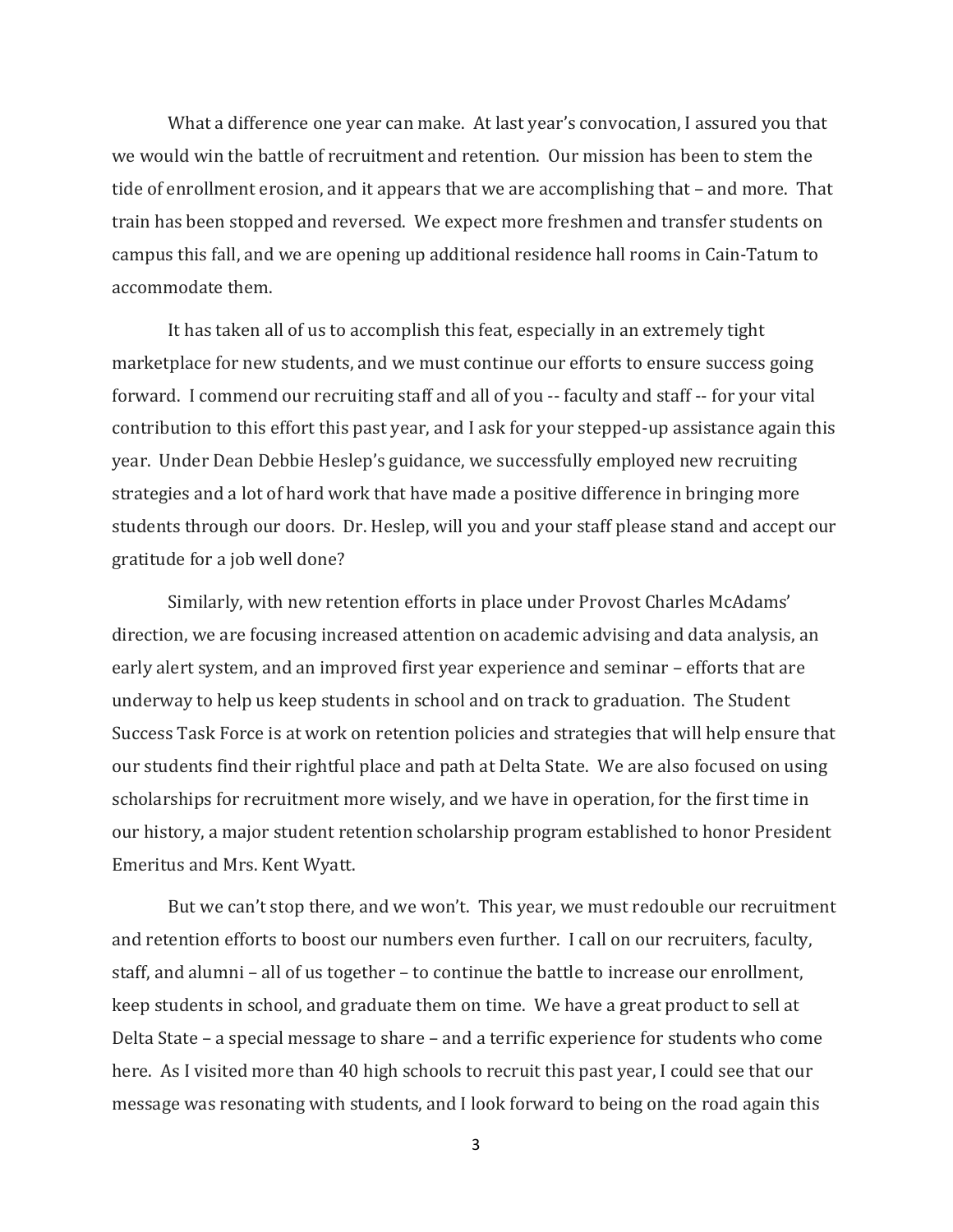coming year. Once and for all, let's break the long‐held tradition of Delta State being considered a *hidden* treasure in the Delta. We *are* a treasure, but we are alive and well and open for business. Let's get the word out.

To do just that, Caitlyn Thompson and her staff in Communications and Marketing are stepping up marketing and advertising efforts that clearly underpin our recruitment strategies, especially in population centers such as Memphis and Desoto County, the Jackson metro area, and the Coast. Our Alumni Office, under the management of Jeffrey Farris, has taken the lead in establishing the Legacy Program that puts in place a system of communication and recruitment with the children of our alumni.

This fall, under the direction of Career Services Director Davlon Miller, we will have OkraWorks jobs available for our students in and around Cleveland – our signature off‐ campus work‐study program that puts extra dollars in the pockets of students to help them bridge the financial gap to enroll and stay in school and to gain valuable work experience.

We are on the right road to successful student recruitment and retention, and it's time to push even harder. Our efforts are paying off. We are winning the enrollment battle, but we can't let up.

#### **Second, some toughlove budget news you may not wish to hear, but you must:**

Our financial and budget situation is our most serious challenge because of a weak (but improving) cash position, excessive student accounts receivables, extensive deferred maintenance of campus buildings, unproductive (but greatly improving) spending patterns across campus, and less‐than‐adequate revenue primarily caused by years of enrollment erosion. We are doing everything possible to address each of these areas of concern, many of which have manifested themselves clearly only in the last several months, but have been endemic in our culture for years. We are continuing to work hard to stabilize our financial position, one that we inherited and that, frankly, was not particularly strong. For the ensuing year, we will operate under an adequate but limited budget. Most campus departmental and program budgets will experience marginal reductions. Bringing our financial picture back to a healthy condition is a top priority along with enrollment. The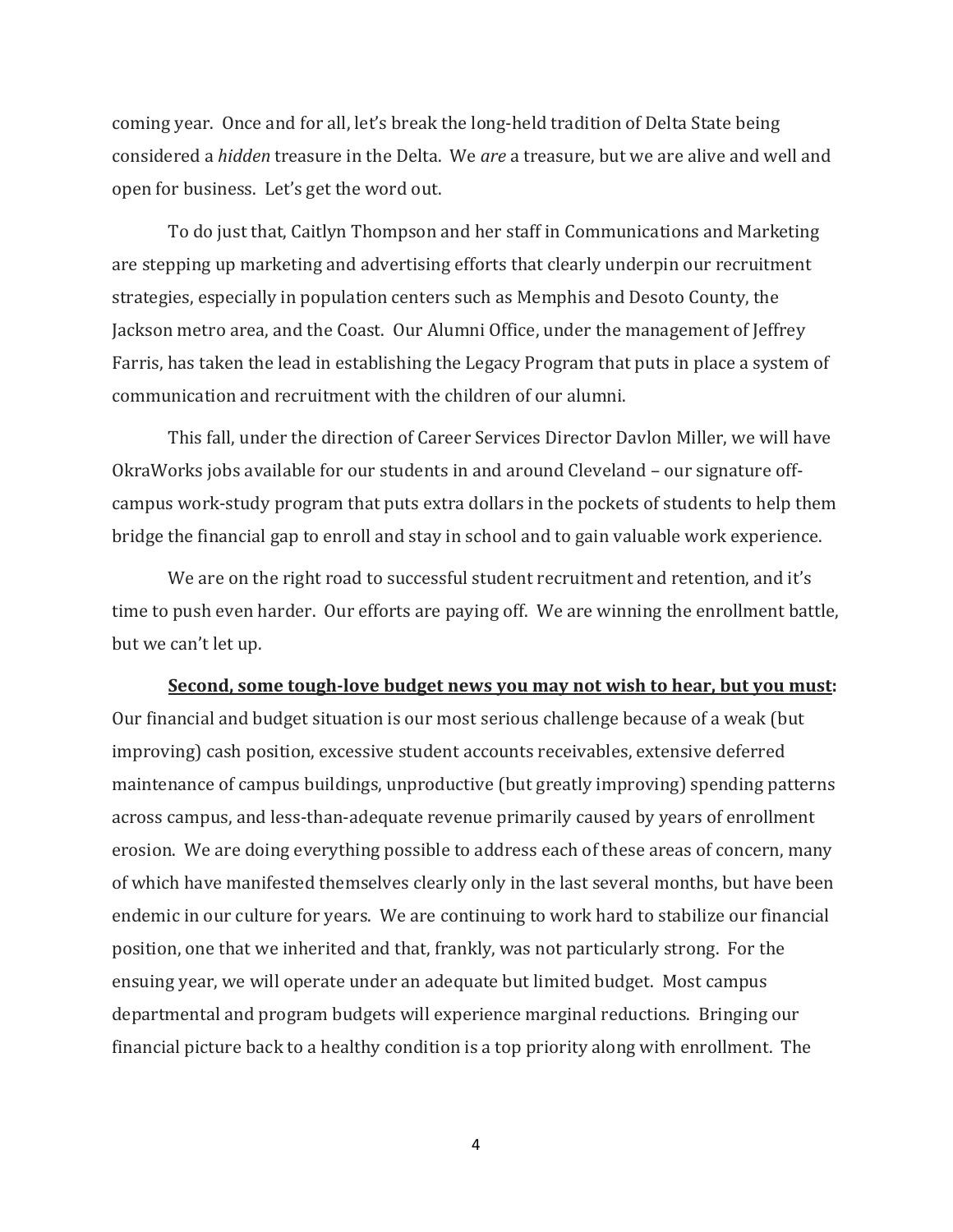realistic and conservative budget in place for this year, although tight, will allow us to continue our essential enterprises.

On the revenue side of the ledger, the state legislature and the university system funding formula were pretty good to us for this new fiscal year. We realized a slight increase in state funding that was badly needed. Our overall budget, including state support, tuition and other revenue, is \$45.5 million. Under the aegis of a budget that reflects our priorities, we will direct modest additional dollars to student recruitment and scholarships, and to student success services and retention. That is the path to budget and enrollment stabilization.

Tuition remains \$6012 per year for this year. While we could certainly use the additional revenue that increased tuition would produce, I fear any increase at this point would negatively affect recruitment and retention, and I don't want to price ourselves out of business. But be clear about this: Delta State remains a superb value when it comes to a college education. We are marketing ourselves on the combination of quality instruction and programs at the best price around. And we will consider a tuition increase going forward to give us a boost on the revenue side of the ledger – as long as it's not counterproductive to our recruitment and retention efforts.

Thanks to many of you, we have realized savings on the expense side of the ledger this past year, and we need to continue that effort this fiscal year. This spending reduction exercise was essential to help stabilize our financial situation, especially our cash position, and it will pay dividends going forward. Consider those reductions to be a wise investment in our future, collectively and individually.

But, unfortunately, those efforts simply weren't enough. The tough news is that, despite the belt-tightening this past year and a tiny increase in state support, that combination is not enough for us to return to sound financial health. So we will take a close look at all expenses on campus to assess what courses, programs, and services are unproductive, unaffordable, or simply no longer fit into the scope of what we should be doing as a university to serve our students. We can't be all things to all people. We must refocus on our core missions and support them with our budget. The Cabinet is addressing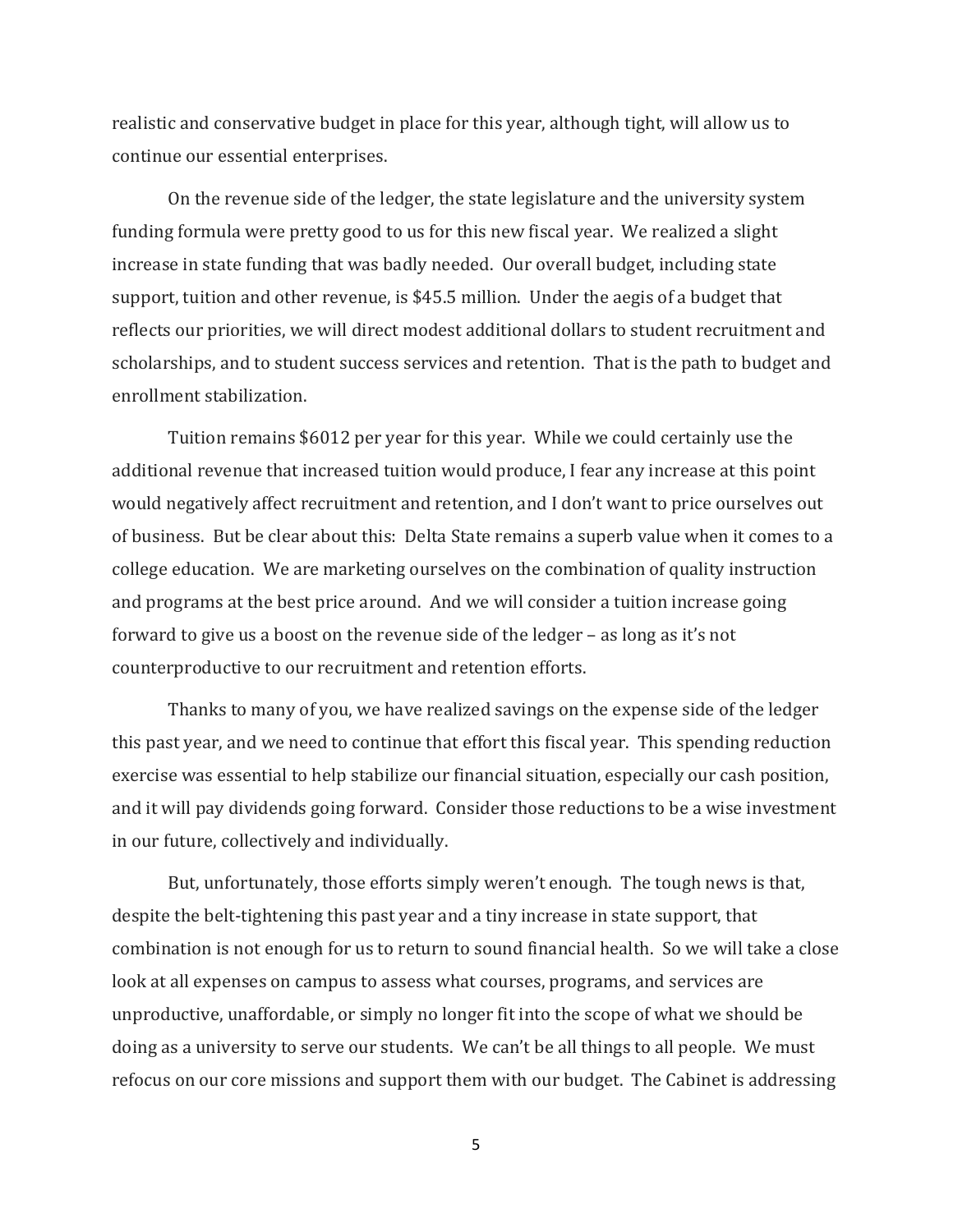our budget situation head‐on, and it is our priority. CFO McClellan will present a more detailed account of our financial situation in two afternoon sessions for faculty and staff next Tuesday in the Baioni Conference Center. You will receive an email with details this afternoon. The provost and CFO have begun meetings with the Deans, and they will be meeting as well with the Faculty Senate, Academic Council, the Administrative Staff Council, and with other campus stakeholders over the next few weeks. We will work with everyone on campus to help achieve permanent savings exceeding a million dollars on the expense of the ledger during this academic year. Decisions about the sources of potential savings have not been made yet, but will be forthcoming during the fall semester; and, faculty and staff will have input in these decisions through their supervisors and representatives on the Cabinet.

So we continue to be about the business of managing scarce resources and reducing expenses, while aggressively advocating for public and private dollars to enhance our revenue stream in every way possible. For too long, Delta State's expenses have continued to rise while enrollment has decreased. Both those trains have to stop, and we are committed to halting both and turning them in the right direction. We are now on our way to accomplishing those goals, but it will take more time, effort, and patience. I will keep you informed of our progress through campus updates and forums. Our financial picture *will* improve, and, just as we are winning the enrollment battle, we will win the battle of the budget. I am committed to that.

**Third, a few comments on compensation goals:** The sooner we come to grips with, and solve, our financial woes, the better off the university will be and the better off each of you will be. Nothing fuels my sense of urgency about stabilizing our budget and enrollment more than the need to give pay raises. We have analyzed the compensation situation on campus for faculty and staff alike, and we know and understand the need for salary increases. We hear the voices of your faculty and administrative staff representatives who serve on the Cabinet. It's high time we do something about it. In my mind, it's a matter of when, not if.

I have spoken before about the concept of "all boats rising" when we increase enrollment and stabilize our budget. As I have described, we are well on the way to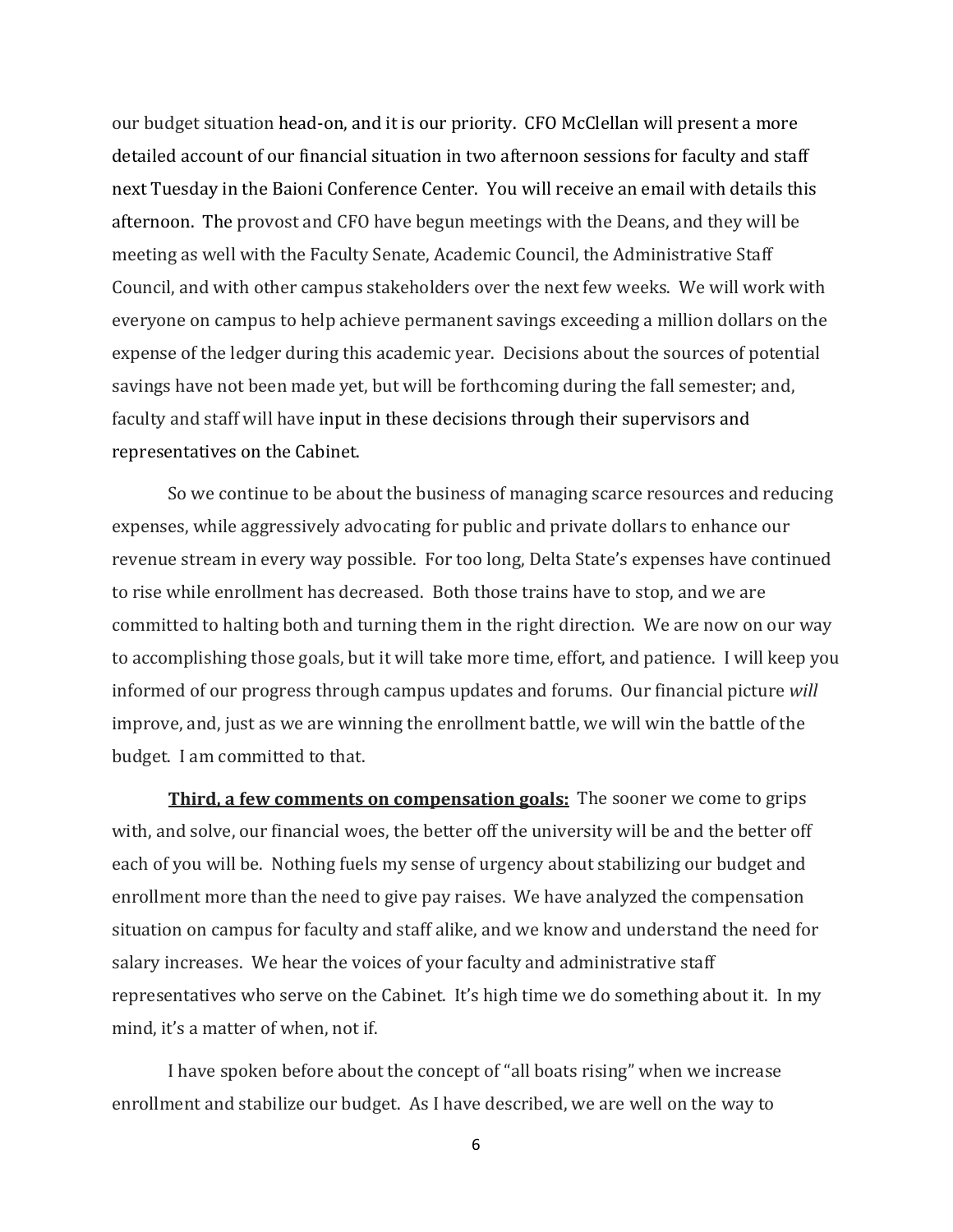achieving those short‐term goals. If all goes well, we will implement a plan to provide increases in compensation within the next year. I want nothing more than to reward our faculty and staff with long‐overdue raises for the great work you do.

Here's the plan. First, having the dollars to support salary increases is dependent on the following: improving our cash position by a million dollars this year, plus either an increased appropriation from the state of the same amount or an equivalent tuition increase. Second, we will begin as soon as possible to implement incremental salary increases for our minimum wage earners, and then increase salaries of faculty and staff who fall below the regional minimum salary levels. From there, we hope to provide merit/market increases to the entire campus with the idea being that "all boats will rise." Our goal is to begin implementing these steps no later than the beginning of the next fiscal year – next July 1. I am pleased to report that we actually began the process this summer with a small increase for those staff making under \$20,000. Addressing the needs of our minimum wage earners first is a priority supported by the Faculty Senate, and we thank you for staking out that position.

Why next summer to award the increases? Because we need this year to restore order and stability to our financial house, as I described earlier. I am sensitive to the fact that you previously have heard compensation increase plans and aspirations that never came about. I want you to know we are quite serious about this plan. No sudden promises and no false expectations. Work with us, be patient, and we will make it happen. The combination of expense management, successful recruitment and retention, and additional revenue leads to raises. That's the winning formula.

**Fourth, capital improvements on campus:** This year and next, you will see a major push forward in campus infrastructure improvements funded by 14.5 million state‐ provided bond dollars – for completion of fire‐suppression improvements in our residence halls; the long-overdue completion of the Caylor-White-Walters science and math complex; a repaving of our streets; and, renovation of the dining hall and Zeigel music building. As they say when they put out the orange cones, "Pardon our dust ‐‐ progress is underway." We are also undertaking other improvements such as roof renovations and preparation for structural repairs in the coliseum, and you may have noticed that the old Cafeteria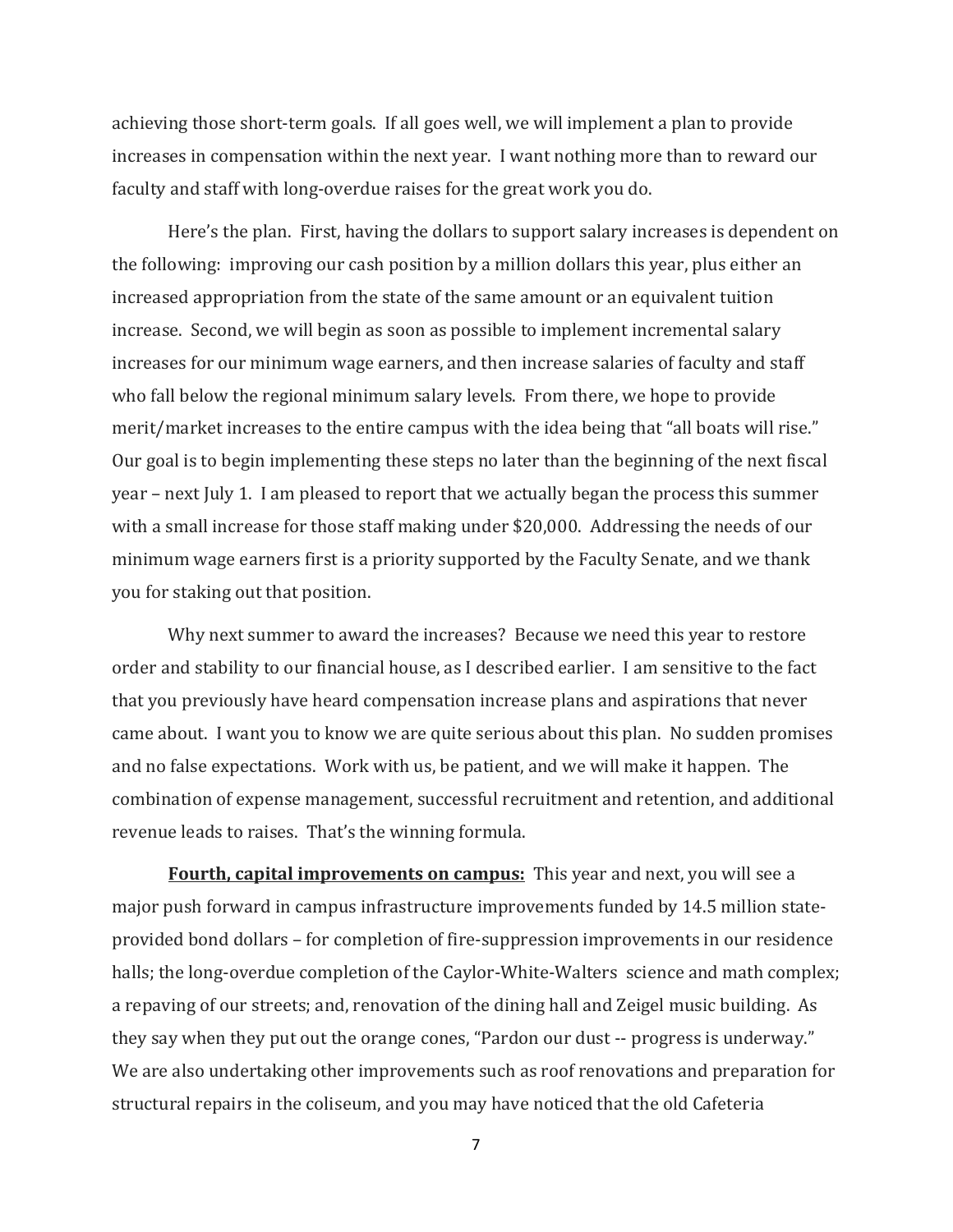Apartments are gone, with a nice green space in their place. I extend a special shout‐out for the great job all our Facility Management colleagues do to keep our campus beautiful and for all their efforts to keep our buildings maintained, clean, and welcoming, and our systems operational.

**Fifth and finally, some perspectives on a vision for excellence and growth**: We are coming off a good year for numerous reasons, with a bright future ahead in many areas of endeavor. We concluded four successful searches for key positions ‐‐ Athletic Director, Vice President for Administration and Finance and Chief Financial Officer, Provost and Vice President for Academic Affairs, and, our newest addition, Dean of the College of Arts and Sciences, Dr. Dave Breaux.

Our leadership team is now in place. To a person, I appreciate what they do every day because they are making things happen on campus as we pursue our shared mission and vision. I am pleased to introduce you to members of the 2014‐15 Cabinet:

- Vice President for Academic Affairs and Provost Dr. Charles McAdams
- Vice President for Finance and Administration Mr. Steve McClellan
- Vice President for Student Affairs Dr. Wayne Blansett
- Vice President for University Relations Dr. Michelle Roberts
- Associate Vice President for Finance & Administration Dr. Myrtis Tabb
- Dean of Enrollment Management Dr. Debbie Heslep
- Director of Athletics Mr. Ronnie Mayers
- Executive Director of Alumni‐Foundation Mr. Keith Fulcher
- Academic Council Representative Mr. Jeff Slagell
- Faculty Senate President Dr. David Hebert
- Administrative Staff Council Chair Ms. Marilyn Read
- Student Government President Mr. Mikel Sykes

This year we completed the majority of work on the decennial SACS self‐study that leads to reaffirmation of the university's accreditation. We submitted all the required documents and hosted an on‐site team this past spring, all through the collaborative efforts of all units on campus. Our final response to SACS is due on September 10, and we will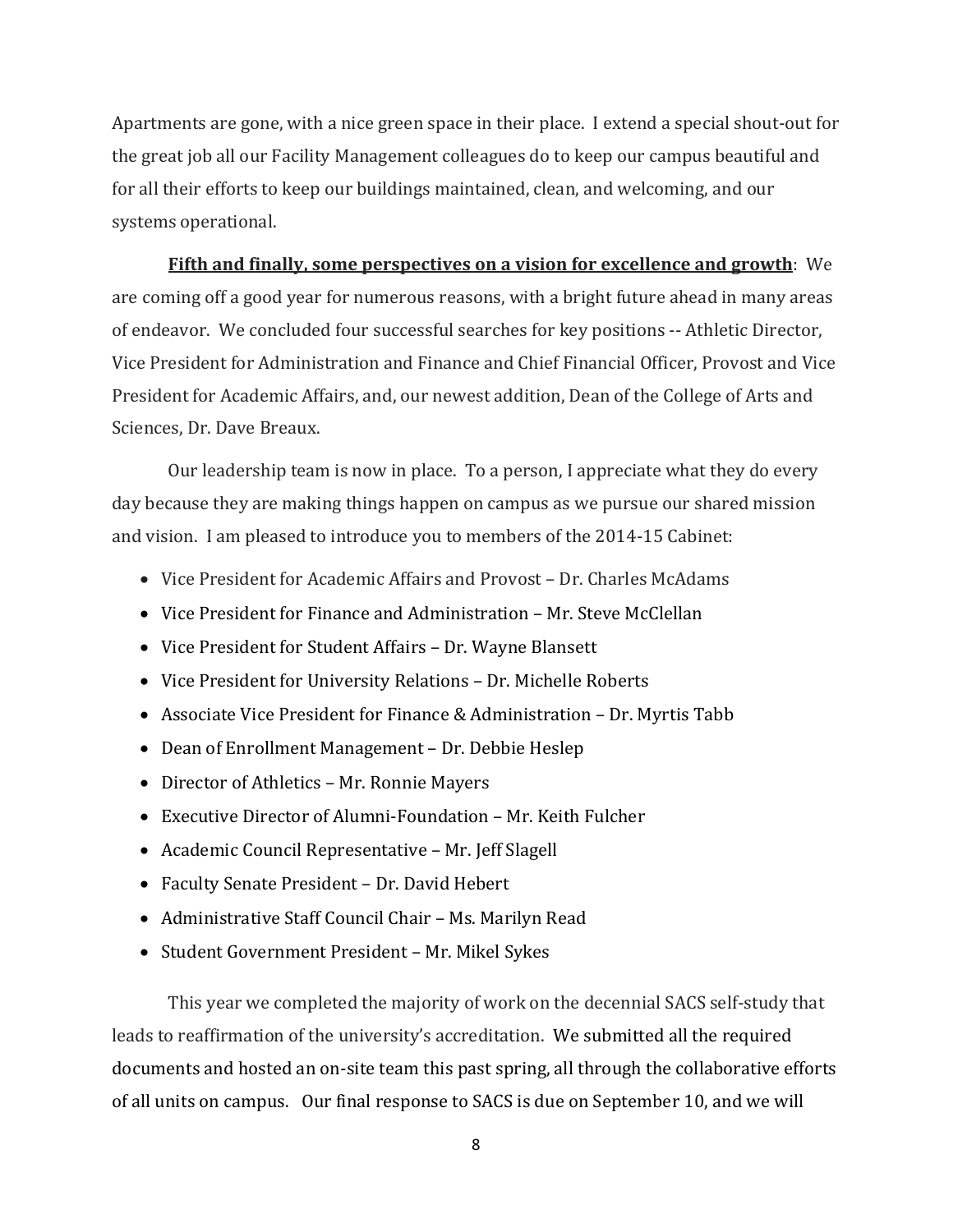receive the news of our Reaffirmation in December. We are very pleased with the accolades we received from the On‐Site team, which included a letter of appreciation for our hospitality and support. I say a special thanks to all of you for contributing to this extensive enterprise over the last couple of years, and especially to Dean Beverly Moon and her team for their leadership and hard work on this hefty undertaking.

Due largely to the efforts of Keith Fulcher, Executive Director of Alumni‐Foundation, and the Foundation board, Delta State received its largest financial gift in history ‐‐ \$3.1 million from the estate of Robert Smith, whose name graces the School of Nursing. Those dollars will support the growth and operations of the nursing program, and allow us to expand to serve the profession and the Delta. This gift is truly transformative for our nursing program.

We have also recently concluded the successful \$40 million fundraising Campaign for Delta State, and actually exceeded the target with a total of \$43.3 million raised. With the Foundation's leadership, we are embarking on a number of mini‐campaigns to raise funds for marketing and advertising, student retention scholarships, support for the band, and general scholarships to strengthen our recruiting efforts. Fundraising from private donors and foundations is a priority for us and an important source of additional revenue, and we are stepping up our strategies this year through our own foundation and also through the guidance of a new task force charged with approaching major national foundations.

An important ingredient of our collective vision must include a continuing strong commitment to diversity. This past spring, we hosted the inaugural race relations conference, "Winning the Race." It was a grand success, and we are already in the planning stages for next year's event. When resources allow, we will hire a university diversity officer. Currently we are rebuilding the Diversity Committee, and I encourage any of you who are interested in serving to let me know. I am pleased to announce that Arlene Sanders is the new chair of the Diversity Committee.

Early this summer, as a result of the good work and nomination by our outgoing Diversity Committee Chair, Georgene Clark, I was proud to accept for Delta State the 2014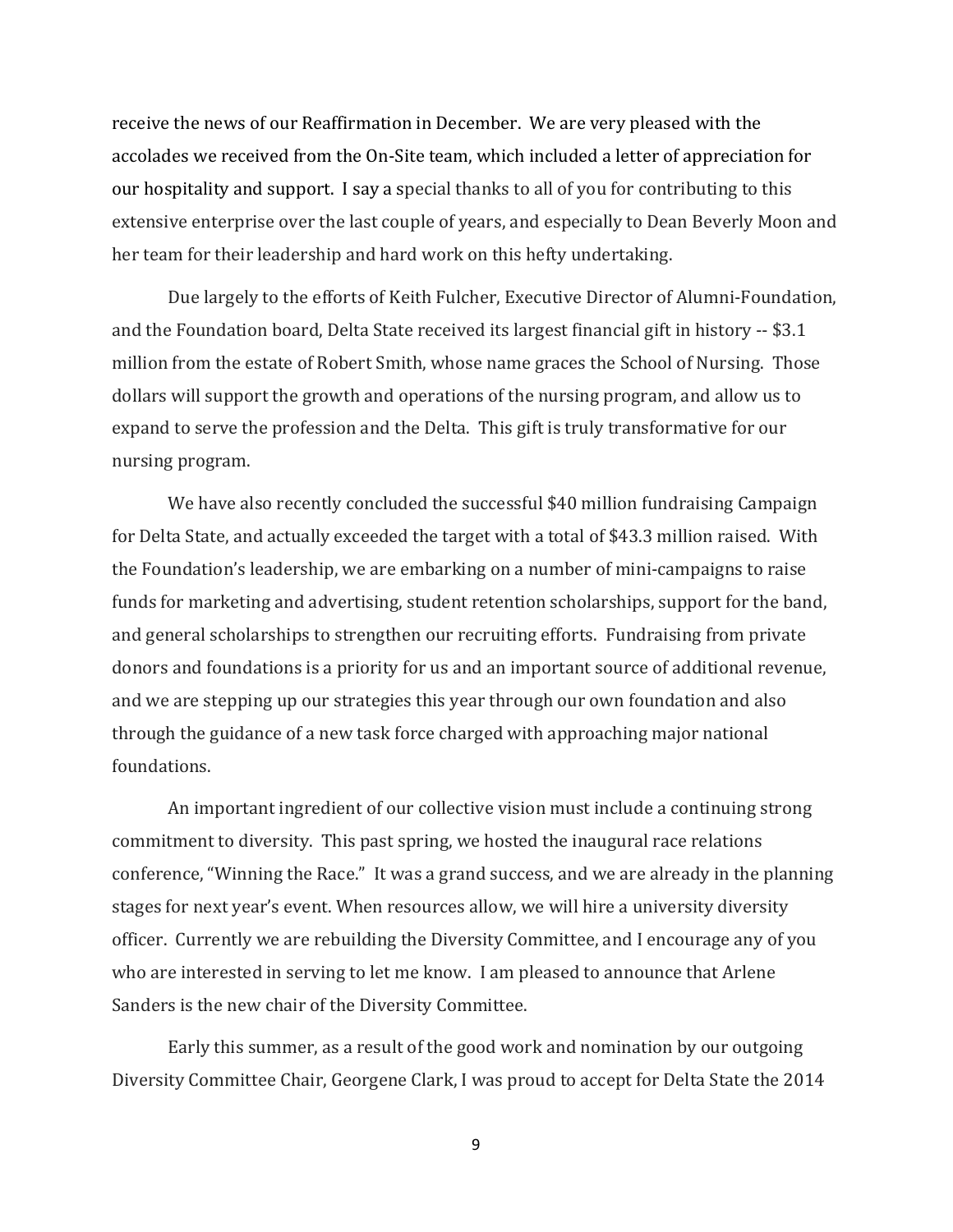Civil Rights and Social Justice Award from the National Civil Rights Conference. At this time, I ask the Co‐Chairs of the Conference – Professors Georgene Clark, Garry Jennings, and Paulette Meikle ‐ to come forward to accept the award medal for the University and for all those involved with the successful conference, with our Quality Enhancement Plan, and with our Diversity Committee.

Campus diversity will also get a boost from our international student program initiatives. We have expanded our recruitment efforts, and set in motion student and faculty exchange programs with universities in Poland, Bulgaria, and Russia. We hosted professors from the latter two countries this past year, and I signed additional exchange documents with our Polish university partner in May while I was there to teach. We expect the first wave of exchange students from Russia on campus this fall for our Blues Conference and next spring from Poland, and we will give our students the opportunity to study abroad in both locations next spring as well. Student Success Center Executive Director Christy Riddle heads up our international student program, and I say thanks to you, Christy, and your staff for your good work.

In an effort to tear down the old "across-the-highway 8-division" syndrome, I have enjoyed the opportunity to meet with faculty this past year in the Union on the set-aside first Fridays of the month, and I will continue hosting those meetings this year. I will also continue my Fireside Chats, intended to showcase DSU and spread the word about the university and its various events and activities, and posted every Monday on the Delta State website. If you're into Twitter, follow me @presidentDSU. During the coming year, I will again conduct forums with students, faculty, and staff, and I will continue to visit student organizations and residence halls regularly. I will also teach a leadership seminar this fall.

I renew our commitment to improved communications, collaboration, and transparency on campus as we strive to be inclusive of all our constituencies. I am so proud of our new Dedicated Statesmen Association, an idea that originated with Dr. James Robinson for a group composed of retired faculty and staff who volunteer in so many ways to help Delta State.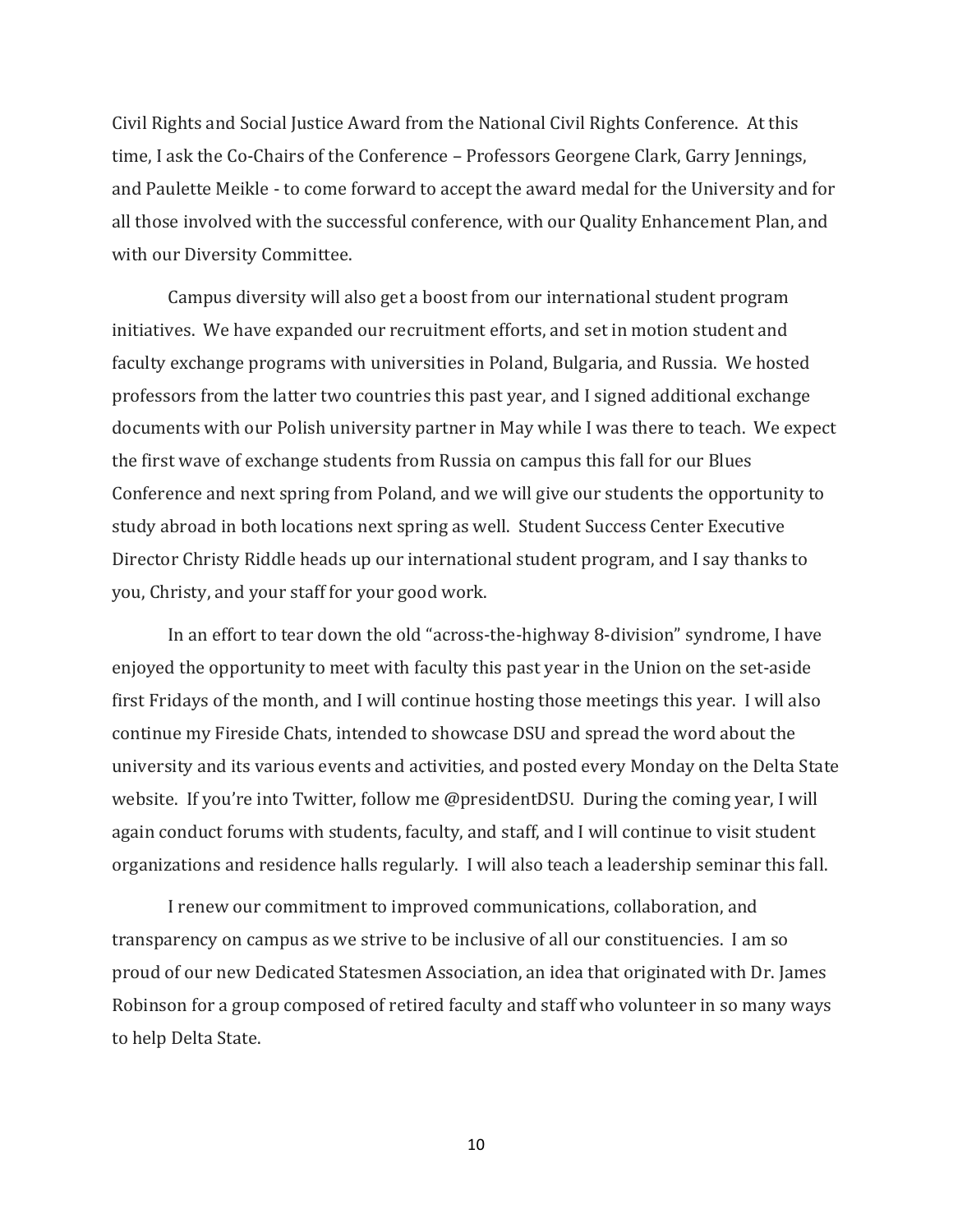I want to make a special point about collegiality. I will continue to do everything possible to encourage collaboration and collegiality on campus as we all work together to make this university a welcoming and hospitable place to teach and learn for everyone. I hope each of you will join me in that effort. The Academic Council recently approved a thorough list of expectations of faculty that includes, "Maintaining a collegial environment in which collaboration on scholarly, instructional, and University issues is respectful, critical, and supportive."

This year we had an unfortunate situation that called collegiality into question. That issue has been adjudicated through our grievance process that is employed only on rare occasions. Let me be clear. There is no room or time for incivility on this campus. It will not stand. We have too much serious business at hand, too many important priorities, and far too many good, positive, and exciting things happening and planned to have to deal with negativity and anyone's inability to "play well in the sandbox."

Delta State is long known for its hospitality and welcoming spirit, and we need to continue flying that banner high. In everything we do, we should roll out the "green carpet" to students, faculty and staff, alumni, community members, and visitors alike, regardless of their background. As an increasingly multicultural and international campus, we must continue leading the Delta and the State in demonstrating to everyone that our doors at Delta State are open and that we are friendly to all. And, while the subject may be a little uncomfortable for some, that openness and receptivity must apply to our friends and colleagues in the LGBT community as well. At Delta State, more than ever, we are one. In matters of diversity and social acceptance, we get it. We get along.

You have heard me say before that I believe Delta State is the rightful academic center of the blues. Well, that vision is on track toward realization. I am pleased to announce that Delta State will host the inaugural international academic blues conference on October 6 and 7, with scholars and blues enthusiasts from around the country and the world coming to our campus. Dr. Shelley Collins and Don Allan Mitchell from our faculty are co‐chairing the event.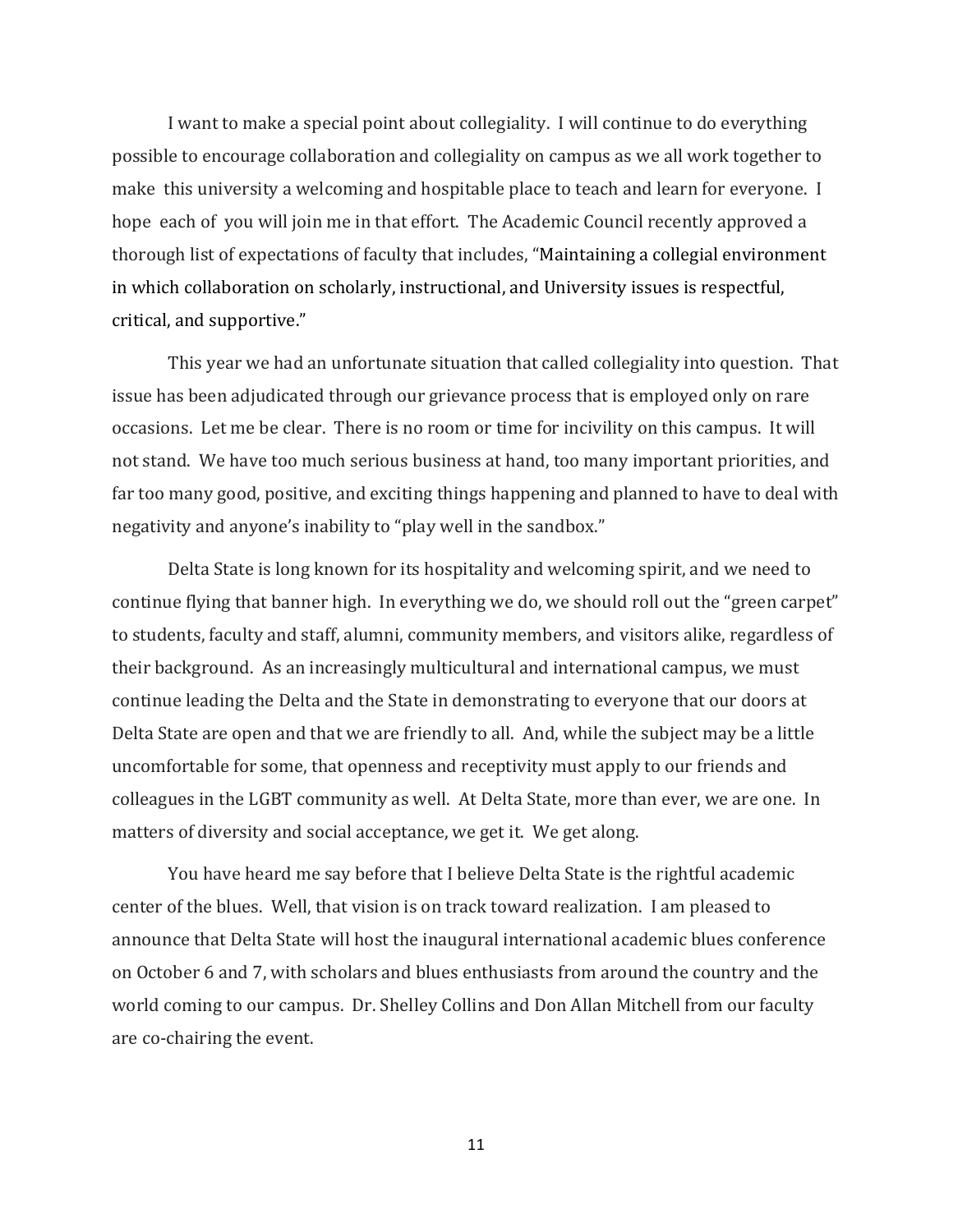To underpin our vision as the academic center of the blues, we have just received a three‐year \$598,000 grant from the Robert Hearin Foundation to support the International Delta Blues Project, comprising our blues conference, the development of an interdisciplinary blues studies curriculum, and the establishment of a blues leadership incubator. The larger vision is this: In the years ahead, when someone from anywhere in the world wants to study the blues, Delta State University will be *the* place to go. Partnering with GRAMMY Museum Mississippi as it opens next year, along with our own Delta Music Institute activities, Delta State will be a blues mecca for scholars, musicians, industry gurus, historians, demographers, and tourists. And where better for the International Delta Blues Project to be headquartered than our own Delta Center for Culture and Learning, with its new director, Dr. Rolando Herts, who will join us next week.

On the heels of a successful series of University Colloquia speakers this past year, we will continue the Distinguished Lecture Series with another cast of all-star visitors to campus this year. I am pleased to announce that the Honorable Charles Bowsher, former Comptroller General of the United States, will be the inaugural lecturer for the 2014‐15 series that kicks off on September 25th.

With the 2013-14 athletic season now in the books as one of Delta State's most successful years overall, this coming year holds just as much promise. Many of our teams enjoyed post-season play. We continue to be the winningest athletic program in the state. Check out the new sports turf that has replaced our aging natural turf cover at the football stadium, and look for major renovations at Ferriss Field later in the year – both projects totally funded by private donor contributions. Let there be no doubt that we *are* a university of champions, in the classroom and on the field, court, and course.

At the heart of what makes Delta State special are our people. I have mentioned many of them in my remarks this morning, and there are many more individuals who do so much every day to make Delta State so unique. Some are legends in life and beyond, and we are fortunate to be surrounded by so much incredible talent.

One such talent was legendary women's basketball coach Margaret Wade whose statue in front of the Coliseum will be dedicated during Homecoming week this fall.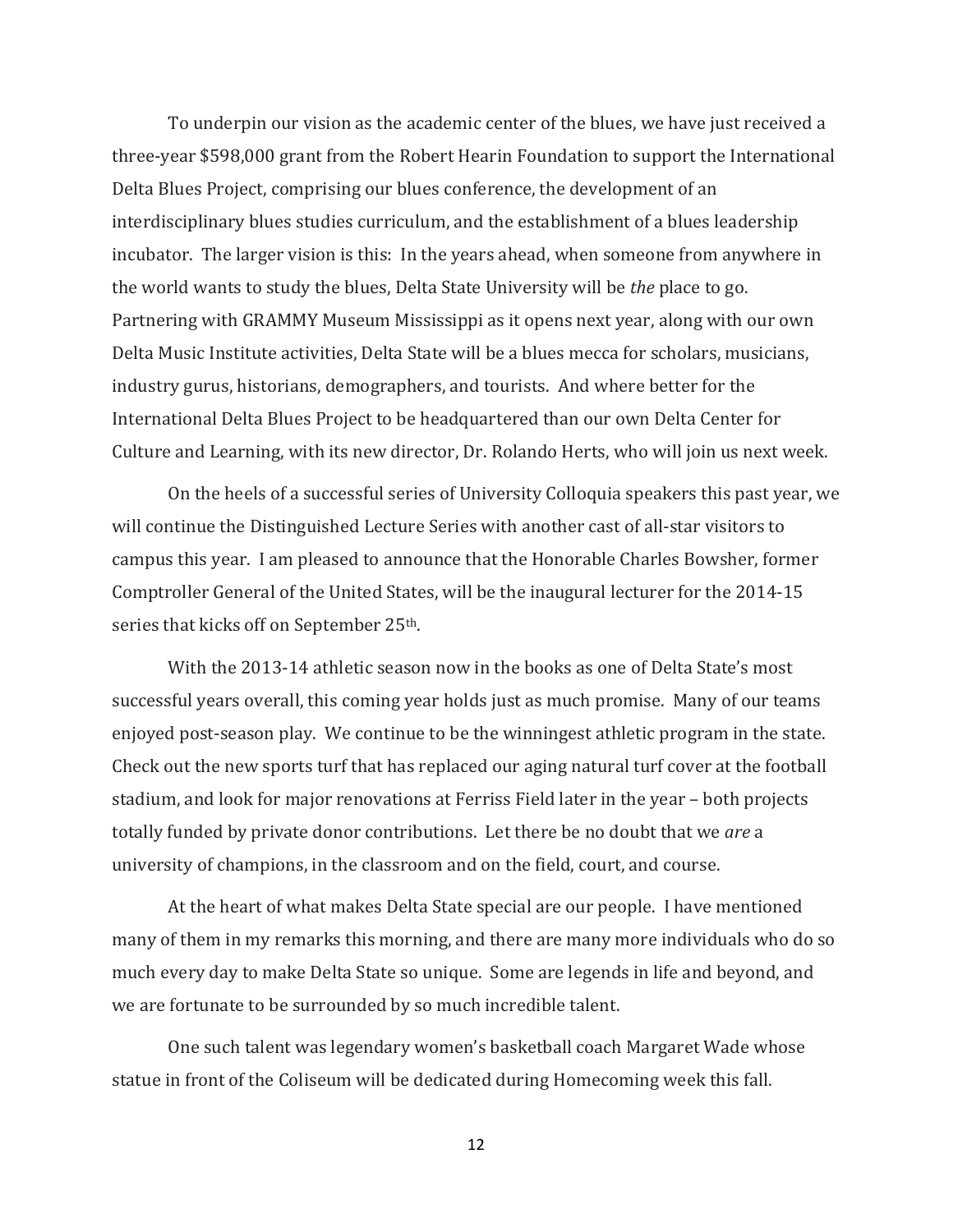Another is Lucy Harris‐Stewart, our all‐American center on Coach Wade's three national championship teams, to whom we presented an honorary degree at spring commencement. Recently, legendary baseball Coach Boo Ferriss and basketball all‐American Crystal Hardy were inducted into the inaugural class of the Gulf South Conference Hall of Fame. Just last month, we honored DSU Registrar Emeritus James Donald Cooper by naming the Registrar's Office for him. This fall, we will pay tribute to basketball Coach Lloyd Clark, who led the Lady Statesmen to three national championships, when we name the Coliseum court for him. And what a special year this is for President Emeritus Kent Wyatt, who turned 80 years old in May, and is celebrating his 50<sup>th</sup> year of service to Delta State this year. On Homecoming day, when, by the way, we will be renewing our rivalry with Mississippi College, we will celebrate these milestones with a special luncheon in Dr. Wyatt's honor.

So here we are on the brink of another academic year, with spirits high and every opportunity to fulfill our mission of providing superb classroom instruction and supporting our students in every way possible. Our challenge to be the best at what we do is ever‐ present, and never has it been so important as now when our students need every bit of knowledge and inspiration we can provide as they go out into the world and compete in the marketplace. Our goal is to foster quality instruction and high academic standards. This fall, we will have an opportunity to continue our discussion about the general education curriculum, and decide the best course of action for this university and our students. We will do so with the goal of preserving rigorous academic standards that make sense and work for our ultimate products – our students – while respecting the decision of the academy.

During the summer orientation programs for incoming freshmen and transfer students, I saw excitement on their faces. I heard enthusiasm in their comments about coming to Delta State. As a parent myself, I felt what those new students' parents were feeling as they handed their sons and daughters off to us with a blend of trust, hope, and uncertainty. We are rolling out the "green carpet" like never before, and the Delta State team is working together, better than ever, to move us ahead to greater heights. The vision of a larger and enthusiastic student population is gaining traction. We now have in our